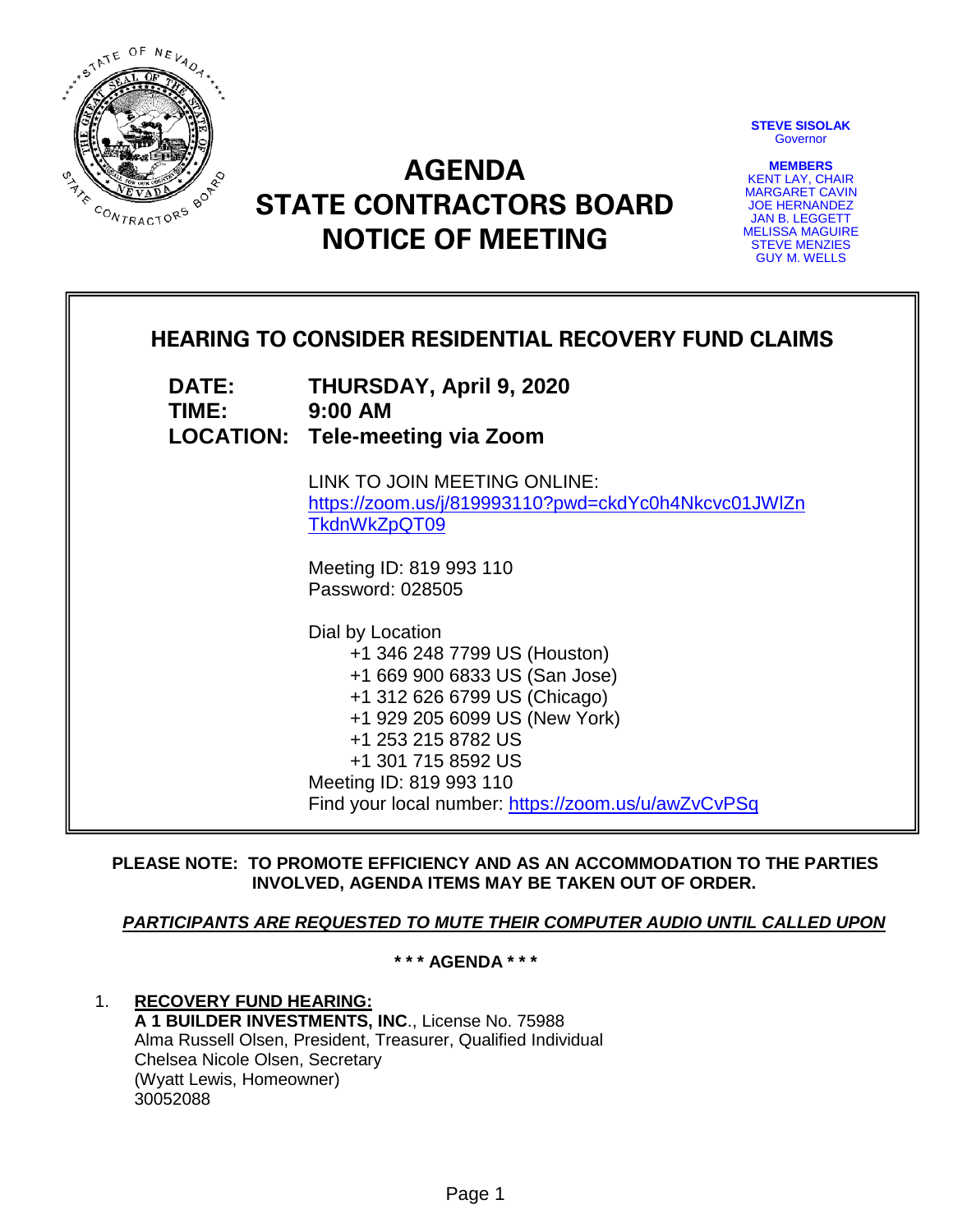### 2. **RECOVERY FUND HEARING:**

**I. M. G. STONECRAFT, INC.,** License No. 81975, 81976 Ivaylo Grigorov Gotzev, President and Qualified Individual (Gary Brennan, Homeowner) 30046952

- 3. **RECOVERY FUND HEARING: HUMMINGBIRD LANDSCAPE AND DESIGN, LLC**, License No. 80940 Jesus Chavez, Manager (Raymond Trujillo, Homeowner) 30052971
- 4. **RECOVERY FUND HEARING: WEST COAST BUILDING & DESIGN, LLC, dba W. C. B. & D GENERAL CONTRACTOR,**  License No. 81435 Louis Phillip Desangro, Managing Member and Qualified Individual (Devin O'Brien, Homeowner) 30052791
- 5. **RECOVERY FUND HEARING: HOME MASTERS,** License Nos. 32797, 32799, 32801, 46308, 73315A Morton Maxwell Winer, President and Qualified Individual Clarence Windel White, Qualified Individual (Kathy Morgan, Homeowner) 30052975
- 6. **RECOVERY FUND HEARING: NOW SERVICES OF NEVADA, LLC, dba COOL AIR NOW,** License No. 79017 Juan Carrilio Sotelo, Managing Member and Qualified Individual (Patricia Guerrero, Homeowner) 30053964
- 7. **RECOVERY FUND HEARING: NIKAM DEVELOPMENT COMPANY,** License No. 41513 Nissim Azouz, President and Qualified Individual (Philip Erwin, Homeowner) 30053868
- 8. **RECOVERY FUND HEARING: HOME MASTERS,** License Nos. 32797, 32799, 32801, 46308, 73315A Morton Maxwell Winer, President & Qualified Individual Clarence Windel White, Qualified Individual (Karen Callahan, Homeowner) 30051696
- 9. **RECOVERY FUND HEARING: SPIKE CONSTRUCTION, INC.,** License Nos. 59148, 62942 Albino Bracamontes Romero, President, Qualified Individual, Resident Agent (Harold Tate, Homeowner) 30053583

#### **PLEASE NOTE:**

1) With regard to any board meeting, it is possible that an amended notice will be published adding